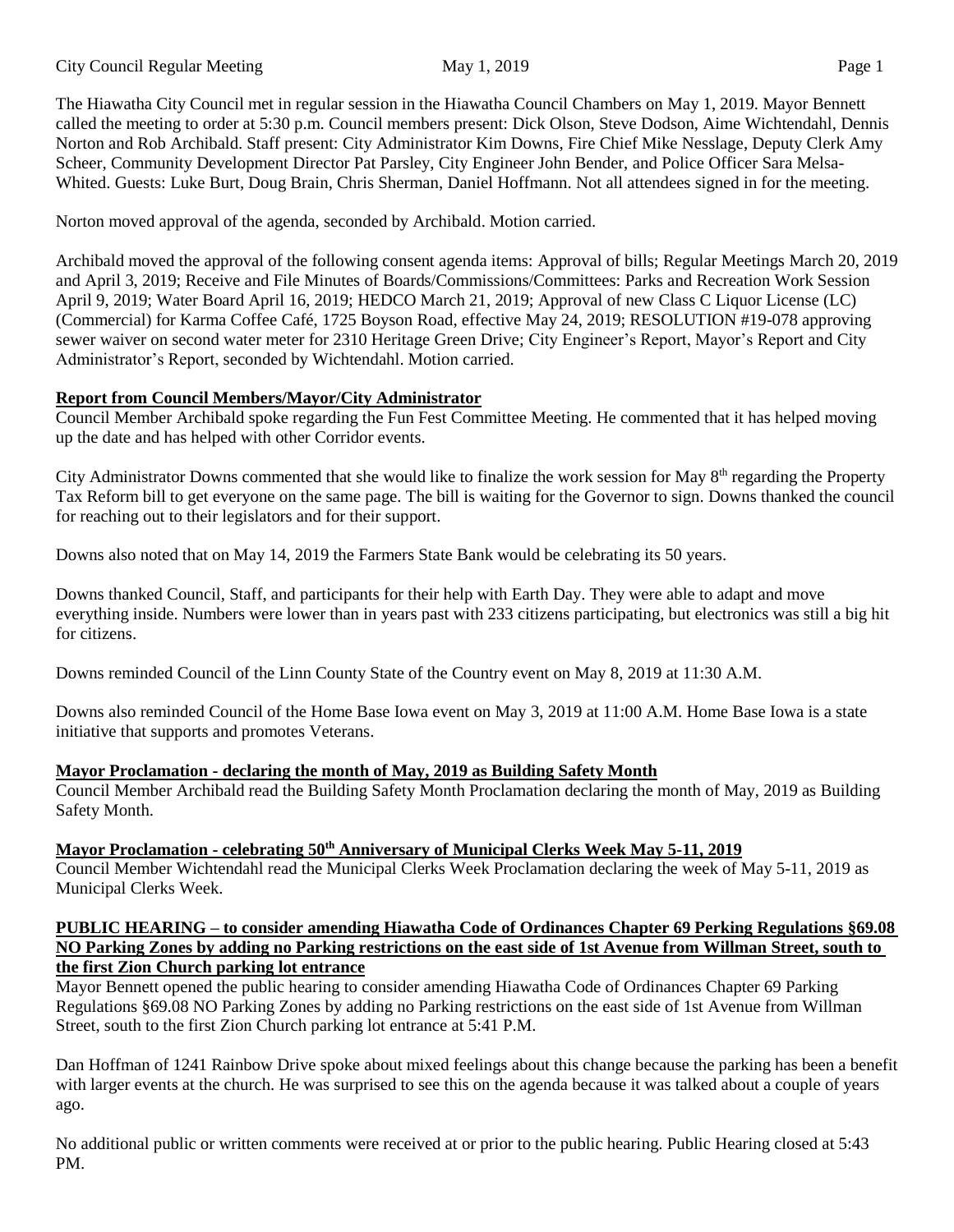*Dodson moved the 1st Reading of ORDINANCE #928 amending Hiawatha Code of Ordinances Chapter 69 Parking Regulations §69.08 NO Parking Zones by adding no Parking restrictions on the east side of 1st Avenue from Willman Street, south to the first Zion Church parking lot entrance, seconded by Archibald. Roll call vote: AYES: Norton, Wichtendahl, Olson, Archibald, Dodson. NAYS: None. Motion carried.*

*Norton moved to waive the 2nd and 3 rd readings of ORDINANCE #928, seconded by Wichtendahl. Motion carried.*

*Olson moved the adoption of ORDINANCE #928 amending Hiawatha Code of Ordinances Chapter 69 Parking Regulations §69.08 NO Parking Zones by adding no Parking restrictions on the east side of 1st Avenue from Willman Street, south to the first Zion Church parking lot entrance, seconded by Dodson. Roll call vote: AYES: Wichtendahl, Archibald, Norton, Dodson, Olson. NAYS: None. ORDINANCE #928 adopted.*

### **Setting a public hearing date (May 15, 2019 @ 5:30 P.M.) to consider the FY 2019 Budget Amendment and direct publication of notice**

*Olson moved approval of setting a public hearing date (May 15, 2019 @ 5:30 P.M.) to consider the FY 2019 Budget Amendment and direct publication of notice, seconded by Dodson. Motion carried.*

## **\$2,515,000 General Obligation Capital Loan Notes, Series 2019**

Norton presented RESOLUTION #19-079 approving appointing Paying Agent, Note Registrar, and Transfer Agent, approving the Paying Agent and Note Registrar and Transfer Agent Agreement and authorizing the execution of the agreement, seconded by Wichtendahl. Roll call vote: AYES: Olson, Dodson, Wichtendahl, Archibald, Norton. NAYS: None. **RESOLUTION #19-079 adopted.**

Wichtendahl presented RESOLUTION #19-080 amending a Resolution approving and authorizing a form of Loan Agreement and authorizing and providing for the issuance, and levying a tax to pay the Notes; Approval of the Tax Exemption Certificate and Continuing Disclosure Certificate, seconded by Dodson. Roll call vote: AYES: Archibald, Norton, Olson, Dodson, Wichtendahl. NAYS: None. **RESOLUTION #19-080 adopted.**

#### **Approving and Authorizing Execution of Consent to Assignment of and First Amendment to Agreement for Private Development with Brainiac, Incorporated and 1195 Mercy, LLC**

Dodson presented RESOLUTION #19-081 Approving and Authorizing Execution of Consent to Assignment of and First Amendment to Agreement for Private Development with Brainiac, Incorporated and 1195 Mercy, LLC, seconded by Olson. Roll call vote: AYES: Wichtendahl, Olson, Norton, Archibald, Dodson. NAYS: None. **RESOLUTION #19-081 adopted.** 

# **Mosquito Control 2019**

Council reviewed bids for 2019 Mosquito Control. Olson commented that Mosquito Control of Iowa has done a great job in years past.

Olson presented RESOLUTION #19-082 awarding a contract for mosquito control services with Mosquito Control of Iowa of Rolfe, Iowa at a cost of \$20,000.00 for a full Integrated Pest Management program including ground surveying (also have ability to do aerial surveying), integrated pest management, larvacide monitoring, adulticiding, and up to eight (8) to ten (10) treatments for the 2019 season including event spraying, seconded by Archibald. Roll call vote: AYES: Norton, Dodson, Olson, Wichtendahl, Archibald. NAYS: None. **RESOLUTION #19-082 adopted.**

**Approving and authorizing execution of an agreement between the Hiawatha Fire Department and Mercy Medical Center for renewal of the Employee Assistance Program for volunteers of the Hiawatha Fire Department** Dodson commented that the Employee Assistance Program is a great program and that the rate is well worth it.

Dodson presented RESOLUTION #19-083 approving and authorizing execution of an agreement between the Hiawatha Fire Department and Mercy Medical Center for renewal of the Employee Assistance Program for volunteers of the Hiawatha Fire Department, seconded by Wichtendahl. Roll call vote: AYES: Olson, Archibald, Norton, Wichtendahl, Dodson. NAYS: None. **RESOLUTION #19-083 adopted.**